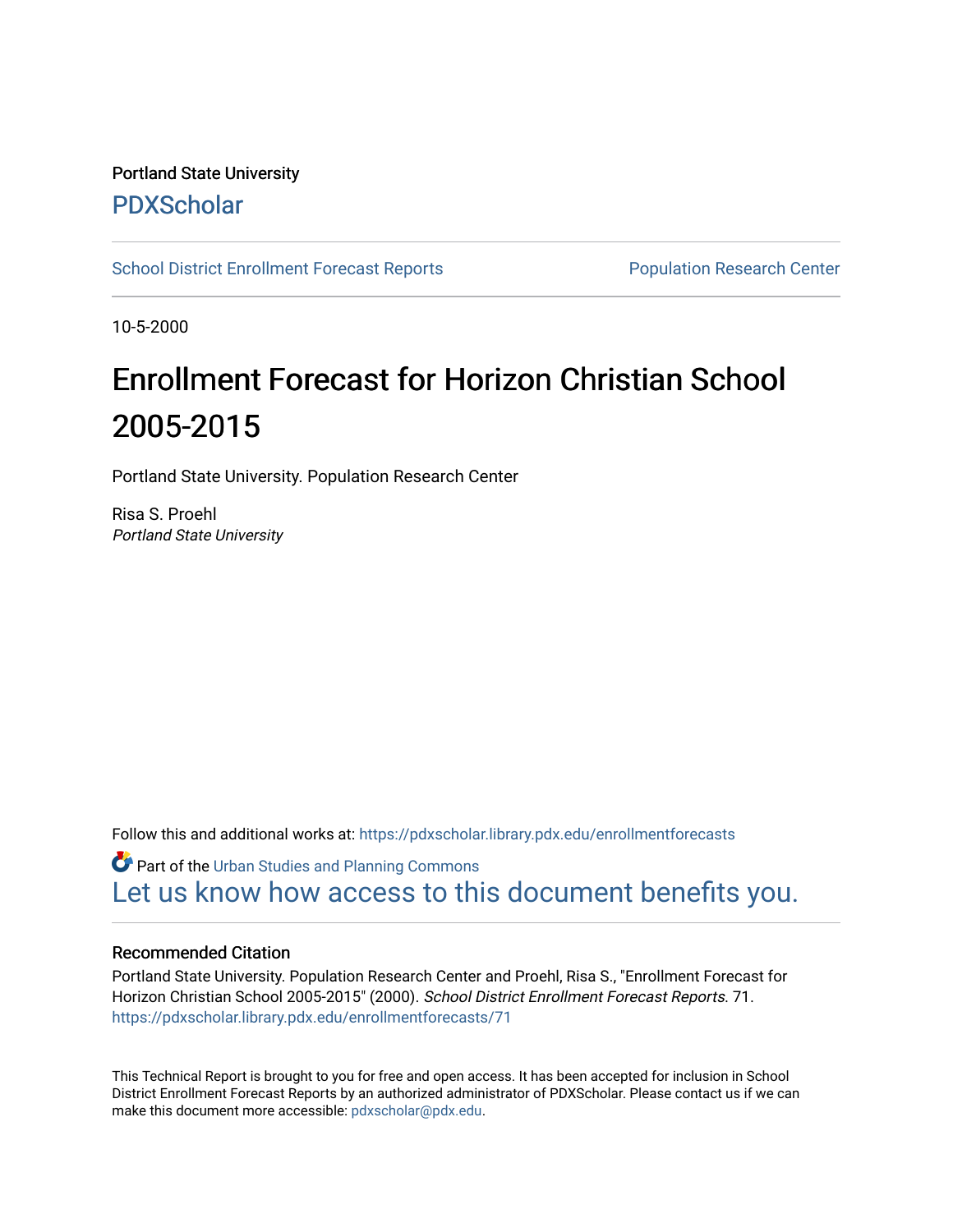# **Enrollment Forecast**

**for Horizon Christian School** 

**2005-2015** 

**Prepared by Risa Proehl** 

**Population Research Center Portland State University Portland, OR 97207** 

**October 5, 2000**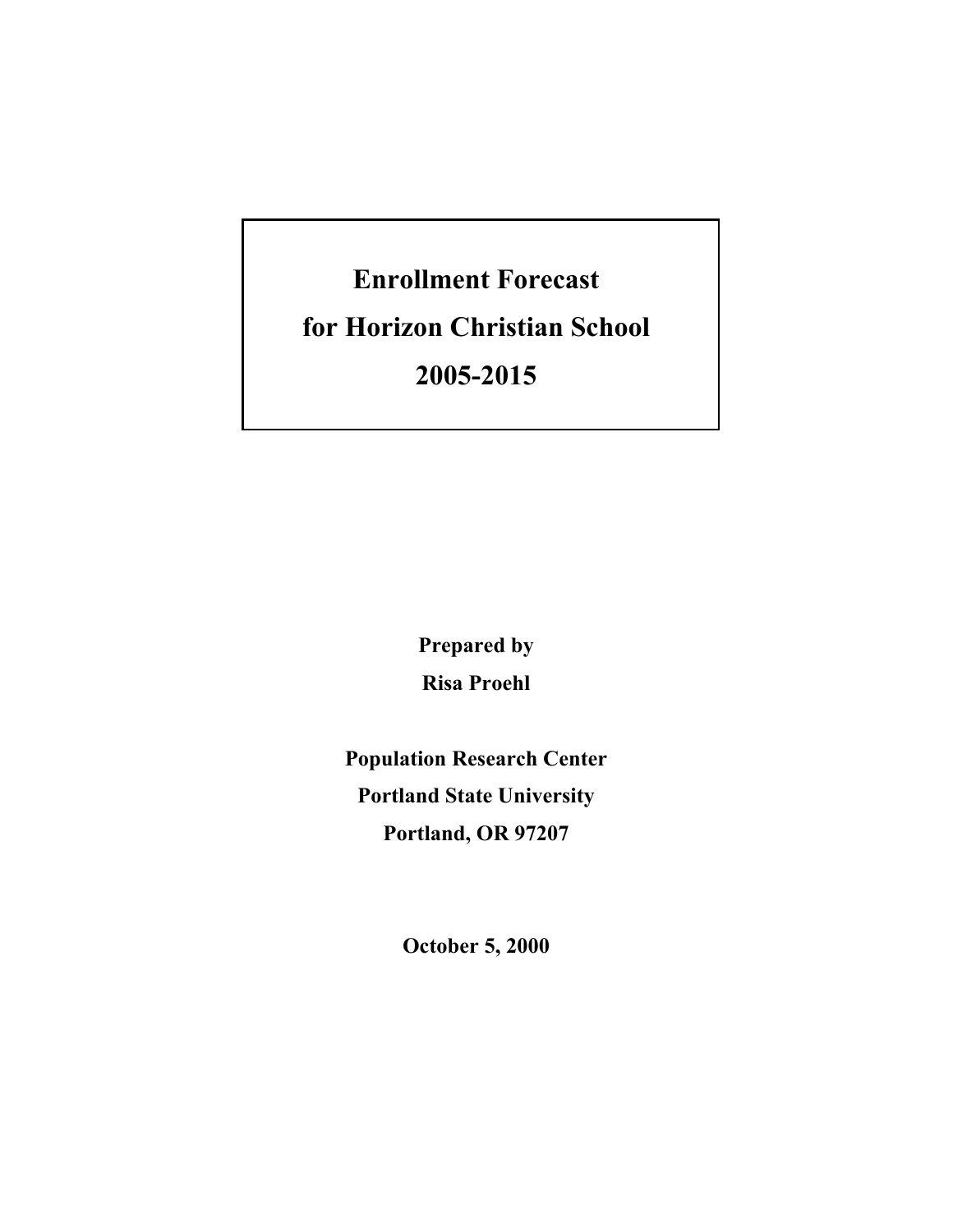#### **Summary**

This report provides a 2005-2015 school enrollment forecast for Horizon Christian School by grade level, and includes background demographic information and analysis for Horizon Christian School's market area. The market area for this study consists of Northern Wasco County and Hood River County School Districts in Oregon, and White Salmon School District in Washington.

Horizon Christian School, offering grades pre-kindergarten through 12, is located in the city of Hood River and its classrooms are located in rented spaces at three different sites throughout the city. Plans to construct a new facility to house Horizon on one campus have been made.

The factors that are likely to affect Horizon's enrollments are considered in this report, including the occurrence of demographic events and the construction of a new school facility. Three different scenarios of enrollment changes were developed to account for different probabilities of demographic changes and the effects a new school facility will have on enrollments. Each of the three enrollment forecasts uses one of the following assumptions: (a) current demographic and enrollment trends will continue throughout the forecast period; (b) a new school facility will be constructed and operational beginning in the 2006-07 school year, and (c) a new school facility will be operational beginning in the 2006-07 school year and population growth in Horizon's market area will increase during the forecast period.

Under each of the three scenarios, Horizon's enrollment will increase from 2005 to 2015, but by varying amounts. If current trends continue, the change in K-12 enrollment from 2005 to 2015 will be mild, and there will be an overall increase from the present level of 167 students to 181 students. This change represents an increase of 14 students during the forecast period. Adding pre-K students, total enrollment is expected to reach 200 by 2015. If a new facility is constructed and operational by the 2006-2007 school year and current demographic trends continue, K-12 enrollment is expected to increase by 145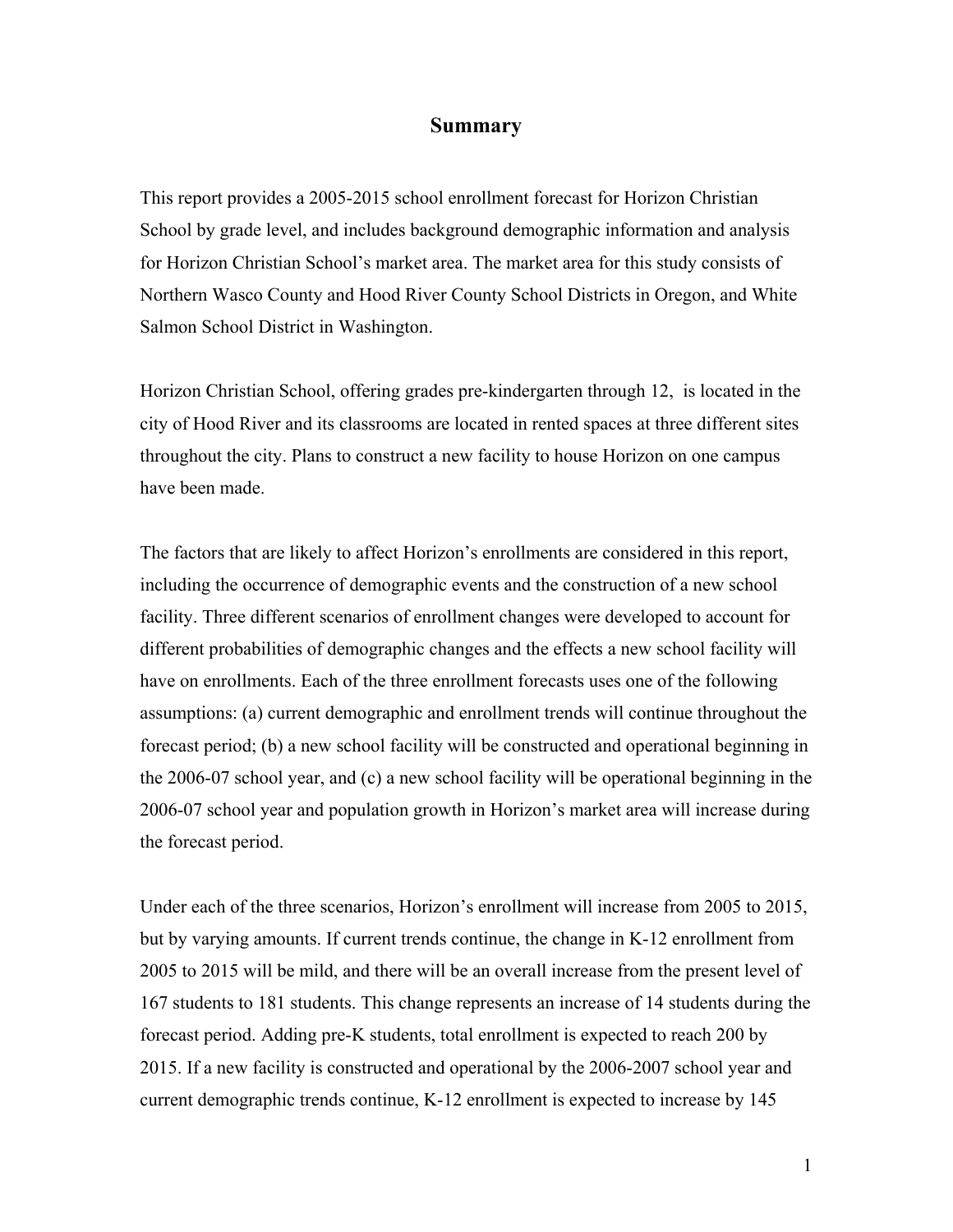students, increasing enrollment to 312 students in 2015. Including pre-K, total enrollment will reach 340 students. In the highest growth scenario with the construction of a new school facility and an increase in population growth, Horizon is predicted to gain 184 K-12 students and 351 students will be enrolled in grades K-12 at the end of the forecast period. Pre-K students will increase the total enrollment to 380.



Caution should be used when interpreting the future growth of school enrollments. The forecasts should be interpreted as suggestive rather than precise predictions. It is difficult to predict exactly when and how much population growth will occur and to gauge the magnitude of influence that population growth and the construction of a new school facility will have on enrollments.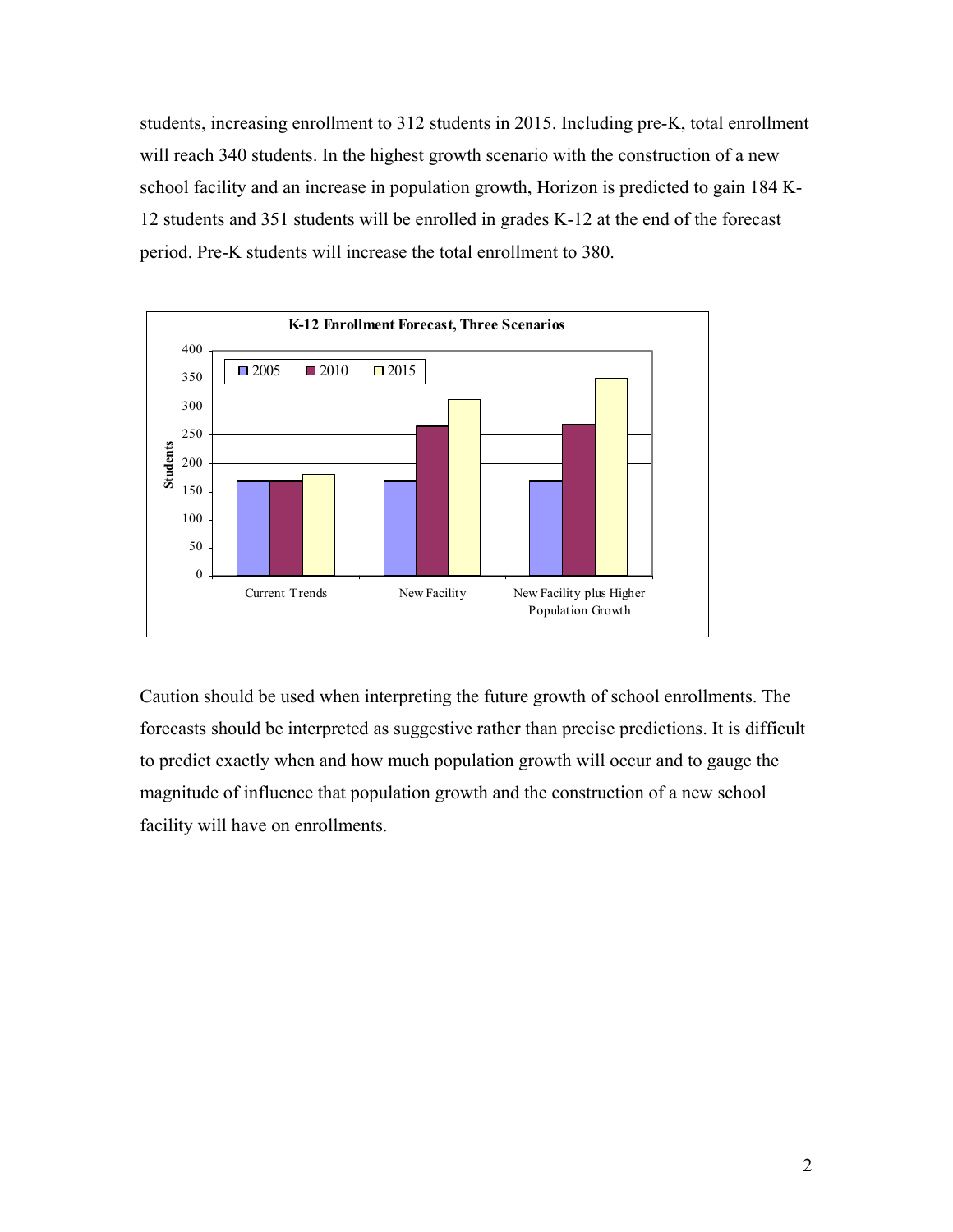#### **Introduction**

In 2001, two existing Christian schools merged to form Horizon Christian School. Horizon offers grades Pre-K –12. Its classrooms and students are divided amongst buildings in multiple locations in the city of Hood River. A new facility is planned for construction to house Horizon's students on one campus.

This study forecasts enrollment changes for Horizon Christian School from 2005 to the year 2015 and includes background demographic and enrollment information for Horizon Christian School and its market area. Three enrollment forecasts were prepared each using a different scenario of population and enrollment growth. Two scenarios take into account the construction of a new facility and the effects a newly constructed facility will have on enrollments. One scenario considers changes in enrollment if recent and current demographic trends in Horizon's market area were to continue.

#### **Horizon's Market Area**

Horizon draws 98 percent of its students from Hood River County and North Wasco County School Districts in Oregon, and in White Salmon School District in Washington. For this enrollment forecast, the study area consists of these three school districts.<sup>1</sup> Hood River County School District covers the entire Hood River County; Northern Wasco County School District captures about 80% of Wasco County's population; and about 30 percent of Klickitat County's population resides in the White Salmon School District. A

 $\overline{a}$ 

<sup>&</sup>lt;sup>1</sup> Since Horizon's opening in 2001, between 1 to 4 Horizon students (0.5 percent to 2.3 percent of Horizon's enrollment), have resided in the Stevenson-Carson School District in Washington. Because the number of students residing there is so small, Stevenson-Carson School District is not included as part of Horizon's market area in this study. Additionally, the percentage of children residing in the Stevenson-Carson School District attending public school is very high compared to school districts in the surrounding areas.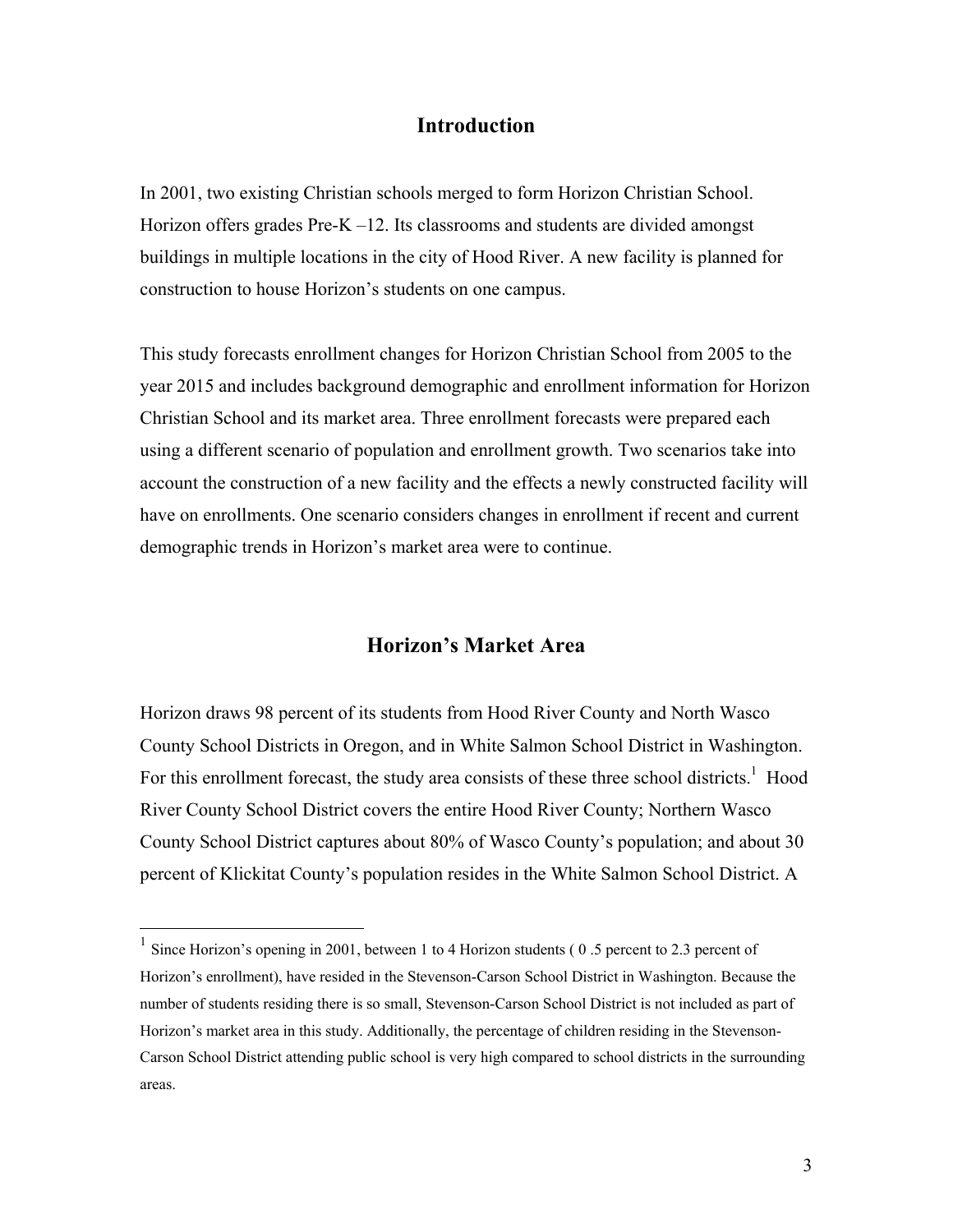small portion of the White Salmon School District is located in Skamania County, but the population represents only 14 percent of the District's population and 10 percent of Skamania County's population. Skamania County is not included in the analysis completed for this study.

#### **Horizon Enrollment Trends**

Since 2001, K-12 enrollment has fluctuated between about 150 and 175 students. Prekindergarten added 19-20 students to Horizon's total enrollment in the 2003-04 and  $2004 - 05$  school years<sup>2</sup>.



During most of the period since 2001, the greatest number and share of all Horizon's students has been enrolled in grades 6-8, while the smallest number and share has been enrolled in grades 9-12.

<sup>&</sup>lt;sup>2</sup> Data for pre-Kindergarten enrollment are only available for 2 years and are not complete for the 2005-06 school year.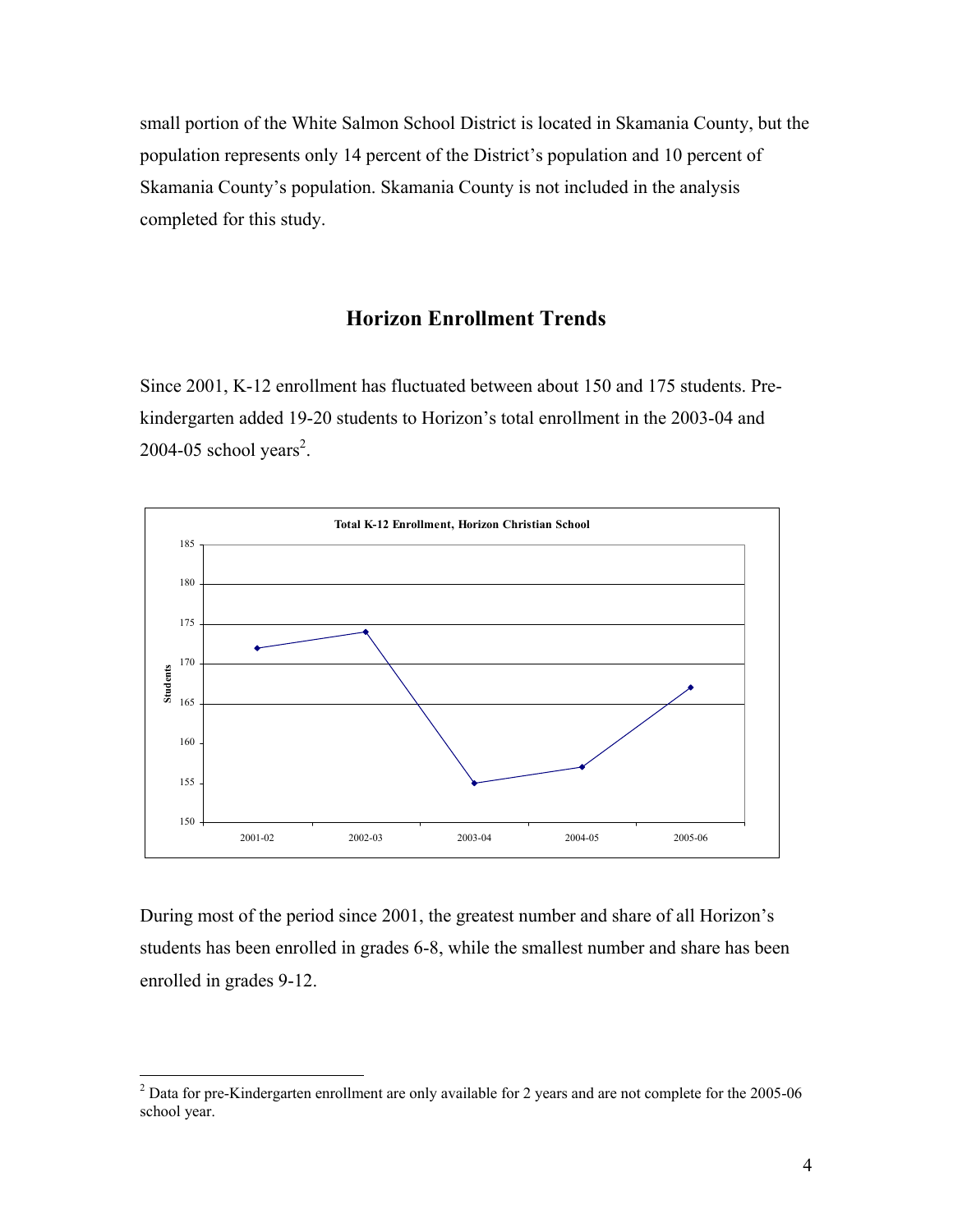| <b>GRADE LEVEL</b> | 2001-02 | 2002-03 | 2003-04 | 2004-05 | 2005-06 |
|--------------------|---------|---------|---------|---------|---------|
| $K-2$              | 47      | 44      | 40      | 36      | 42      |
| $3 - 5$            | 43      | 49      | 46      | 42      | 38      |
| $6 - 8$            | 53      | 51      | 34      | 51      | 54      |
| $9-12$             | 29      | 30      | 34      | 30      | 33      |
| Total K-12         | 172     | 174     | 154     | 159     | 167     |
| Pre K              |         |         | 19      | 20      | $4*$    |
| Total Pre-K - 12   |         |         |         |         |         |

#### **Horizon Christian School Enrollment**

\*Complete data are not yet available.



Since 2001, Horizon's enrollment in grades K-2 and 3-5 have decreased, and enrollment in grades 6-8 and 9-12 has slightly increased.

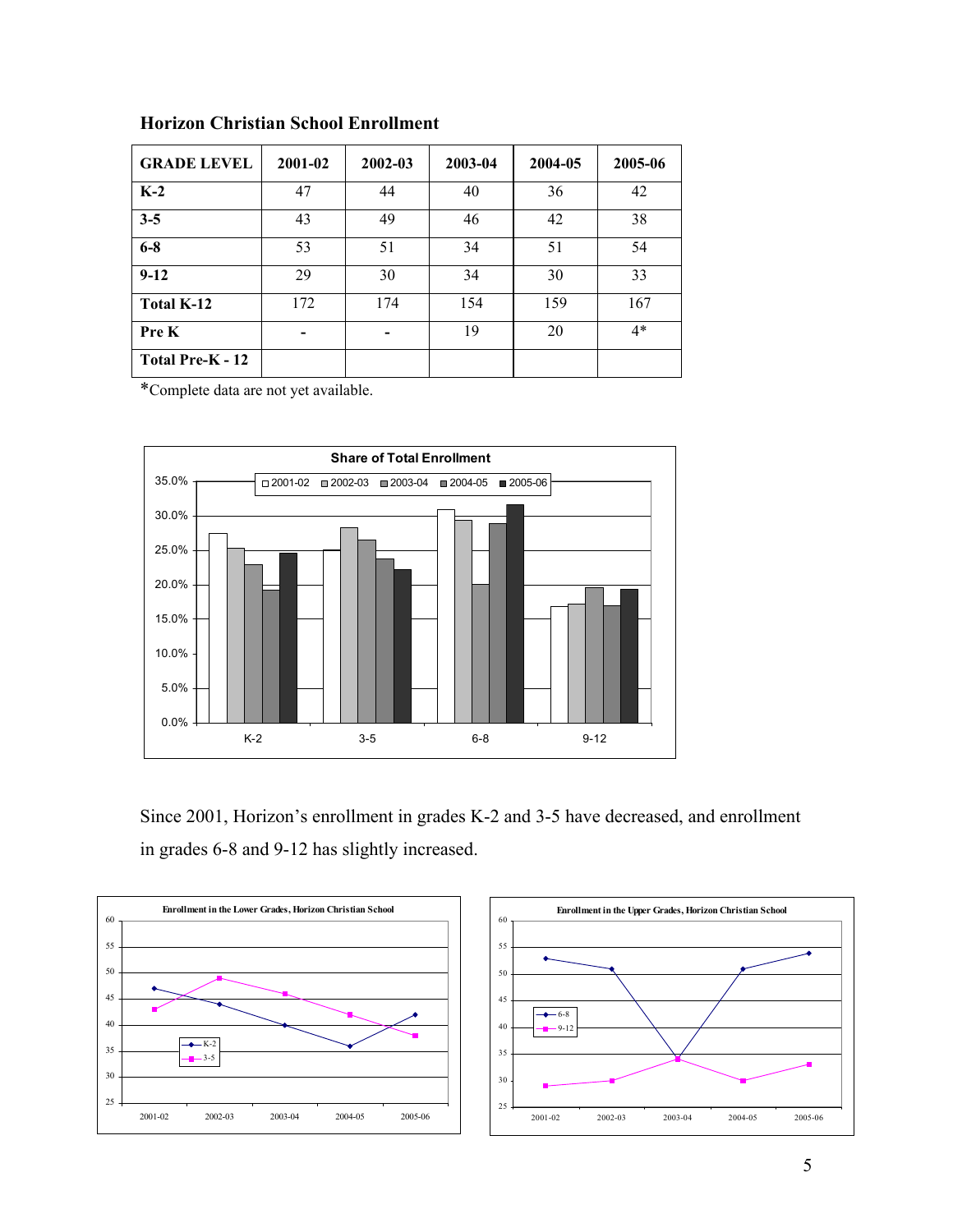The majority of Horizon's students reside in Hood River County School District (currently 64 percent). Fourteen percent reside in the Northern Wasco County School District, and 20 percent in White Salmon School District. Overall since 2001, fewer Horizon students are residing in the Hood River County School District, and more students are residing in Northern Wasco and White Salmon School Districts.



The proportion of Horizon students in grades K-2 and in grades 6-8 residing in the Hood River School District have declined in the past 4 years, while they have increased in White Salmon School District. Of Horizon's students who live in White Salmon School District, most are enrolled in the lower grades, K-5. Students in grades 9-12 represent the highest share of students residing in Northern Wasco County School District.

#### **Demographic Trends in the Market Area and Future Growth**

Of the total population in the market area, about 45 percent resides in the Hood River County School District, 40 percent in the Northern Wasco County School District, and 14 percent in the White Salmon School District. Thus, demographic trends in the Hood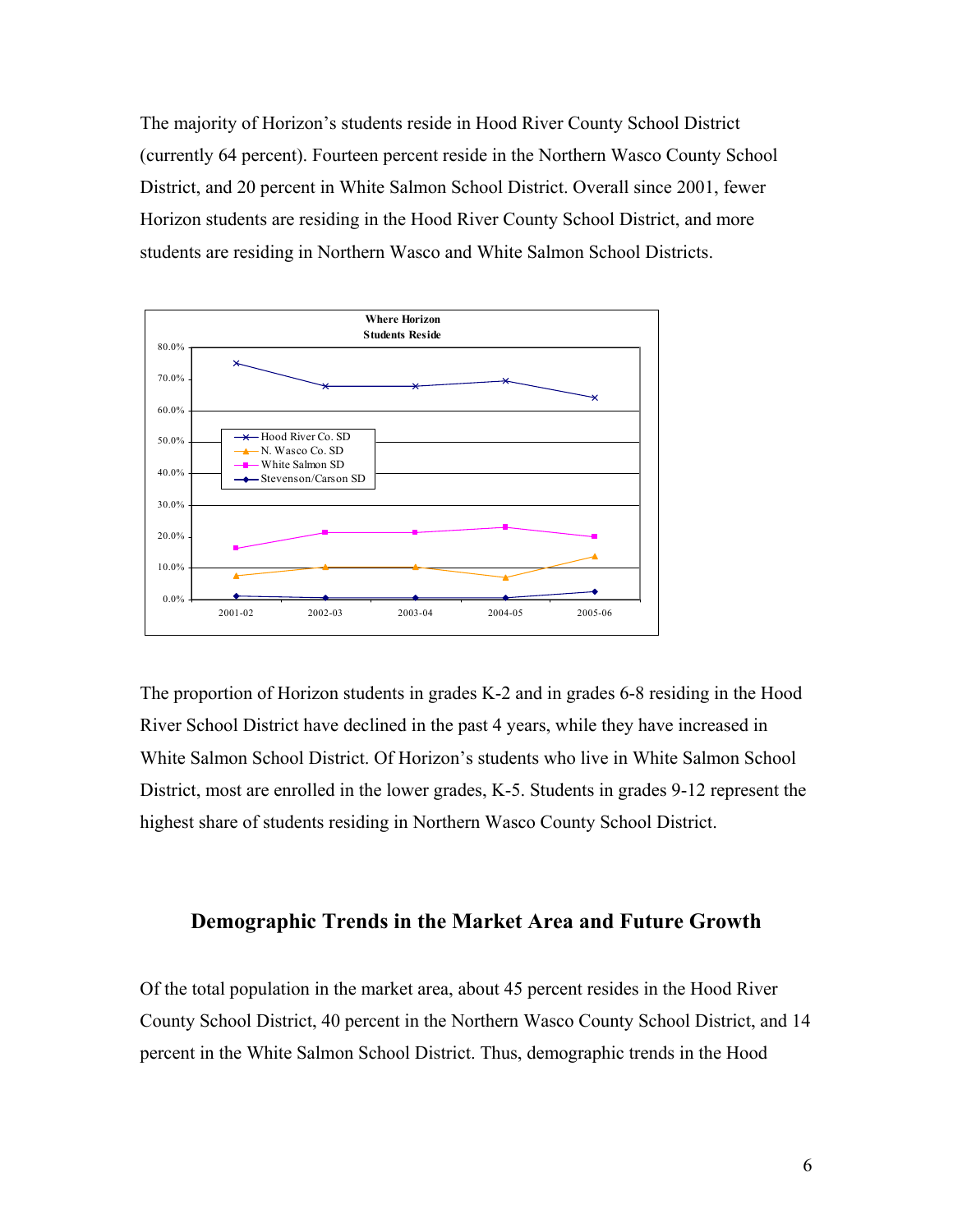River County and Northern Wasco County School Districts have the greatest influence in Horizon's market area.

#### Population Trends in the Market Area

The total population in the market area is estimated to be approximately 47,400. The population of children ages 5-17 is estimated to be around 9,400. Since 2000, the total population in the market area has modestly been increasing at a rate of less than one-half of one percent per year (.4%). The growth rate for children ages 5-17 has been slightly less (.3% per year).

From 2000 to 2004, the total population increased in all three school districts in the market area, with most of the population growth occurring in the Hood River School District. The population of school-aged children increased a bit in both Hood River County and Northern Wasco County School Districts, but decreased slightly in the White Salmon School District.

During 2005 to 2010, the total population in the market area is expected to increase at a greater rate than from 2000 to 2005, rising from an average annual rate of 0.4 percent to 0.8 percent per year. However, the school-age population is predicted to decrease, but at an average annual rate of -.05 percent, or by about 10 fewer children per year.

Total population and the population of school-age children are both expected to increase in Horizon's market area during 2010 to 2015. The total population is projected to reach almost 52,000 by 2015. About 300 additional children ages 5-17 are predicted to be residing in the market area at the same time.

#### Births

Since 1995, the estimated average annual number of births that have occurred in the market area is around 650. About 48 percent of the births occur in the Hood River School District, 40 percent in Northern Wasco County School District, and 12 percent in the White Salmon School District.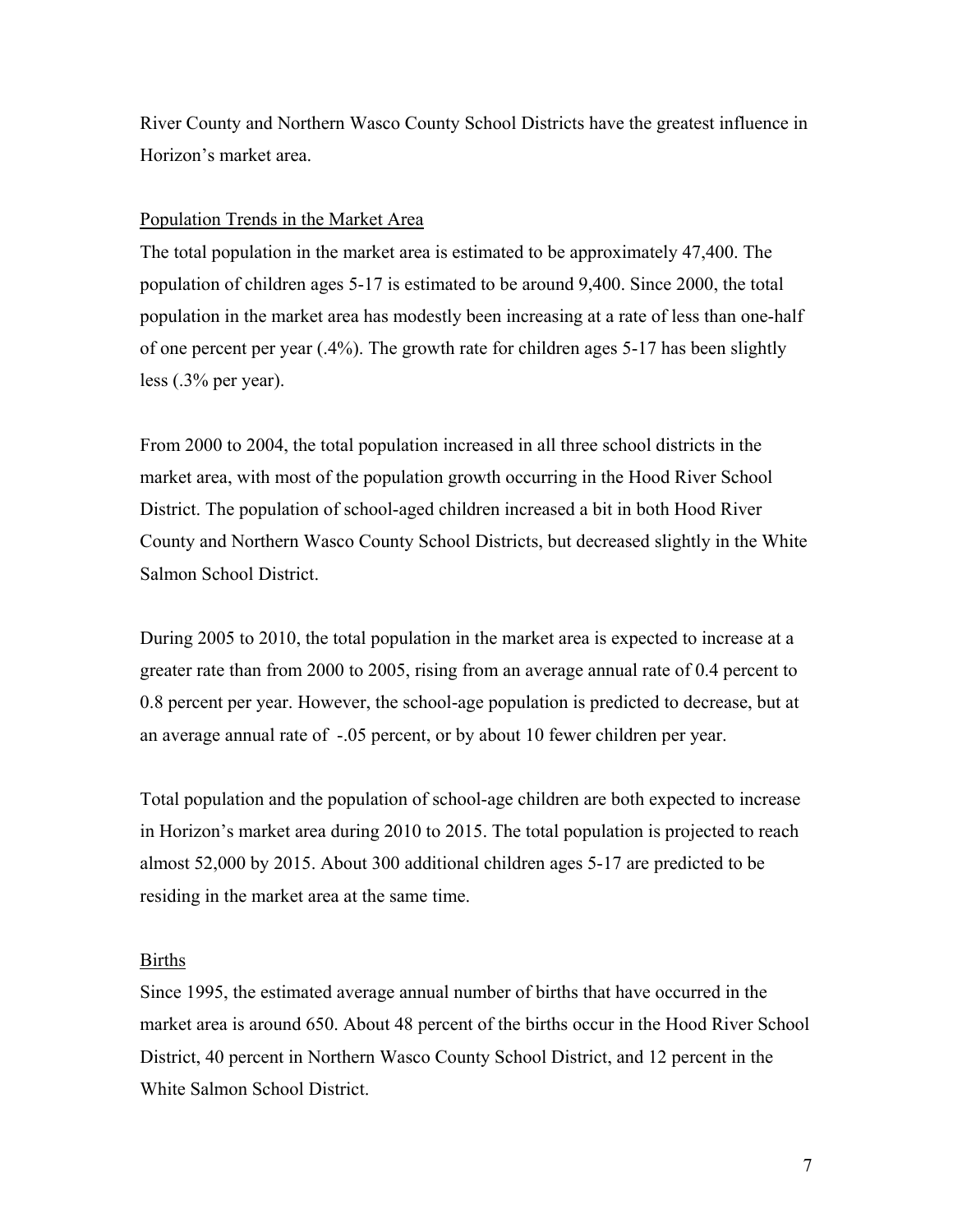The number of births in the market area is predicted to increase to an average of around 670 per year during the forecast period (2006-2015). During the period, births are expected to increase in North Wasco County School District, decrease in Hood River School District, and remain fairly stable (about the same) in White Salmon School District.



#### Private School Capture Rates and Horizon's Share of Private School Enrollment

Horizon Christian School captures almost 20% of those attending private school in the market area, where about 10 out of 100 school-age children attend private school. Amongst the three school districts in the market area, the private school capture rate is highest in White Salmon where 12 out of 100 school-age children attend private school. In Hood River County School District, 10 out of 100 attend private school, and in Northern Wasco County, the number is 8 out of 100 school-age children.

Capture rates of private school are higher for grades K-2 and 3-5 than for the upper grades. In Hood River County School District, most private school students are enrolled in grades 3-5. In Northern Wasco County and White Salmon School Districts, most are in grades K-2.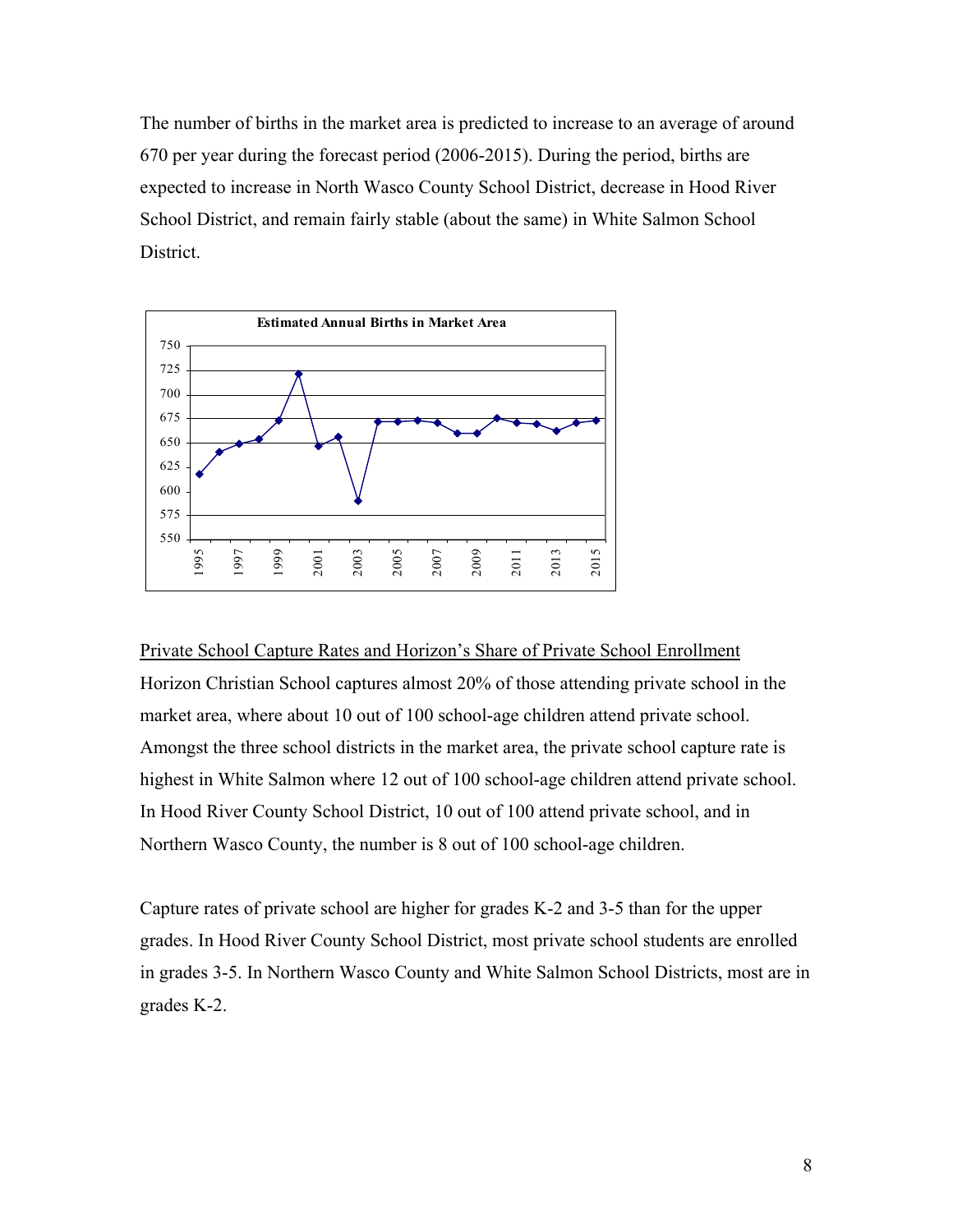#### **Information about the Effects a New Facility has on Enrollments**

Horizon's architect has collected data on how enrollments have changed following the construction of a new school facility. The sources of the data are from five previous private school building projects that they have managed throughout the U.S. within recent years.

The number of years that enrollment numbers were monitored ranges between 1 and 5 years. All five schools experienced an increase in enrollments following the construction of a new school facility. However, the magnitude of change in enrollment varies. One school experienced an average annual increase of 6 percent over 2 years, and another school saw a 5-year average annual increase of 32 percent after the new facility opened. The average annual increase in enrollments for all 5 schools was about 19 percent during the first two years after opening the new facility. (See Appendix 2 for detailed notes from the architect).

#### **Enrollment Forecast – Results for Three Scenarios**

Three enrollment forecasts were developed under different population and enrollment growth scenarios, each using one of three assumptions: (a) current demographic and enrollment trends will continue throughout the forecast period; (b) a new school facility will be constructed and operational beginning in the 2006-07 school year, and (c) a new school facility will be operational beginning in the 2006-07 school year and population growth in Horizon's market area will increase during the forecast period.

In all three enrollment forecasts, enrollment changes by grade level will vary. However, the greatest increases will be consistently seen in grades 3-5.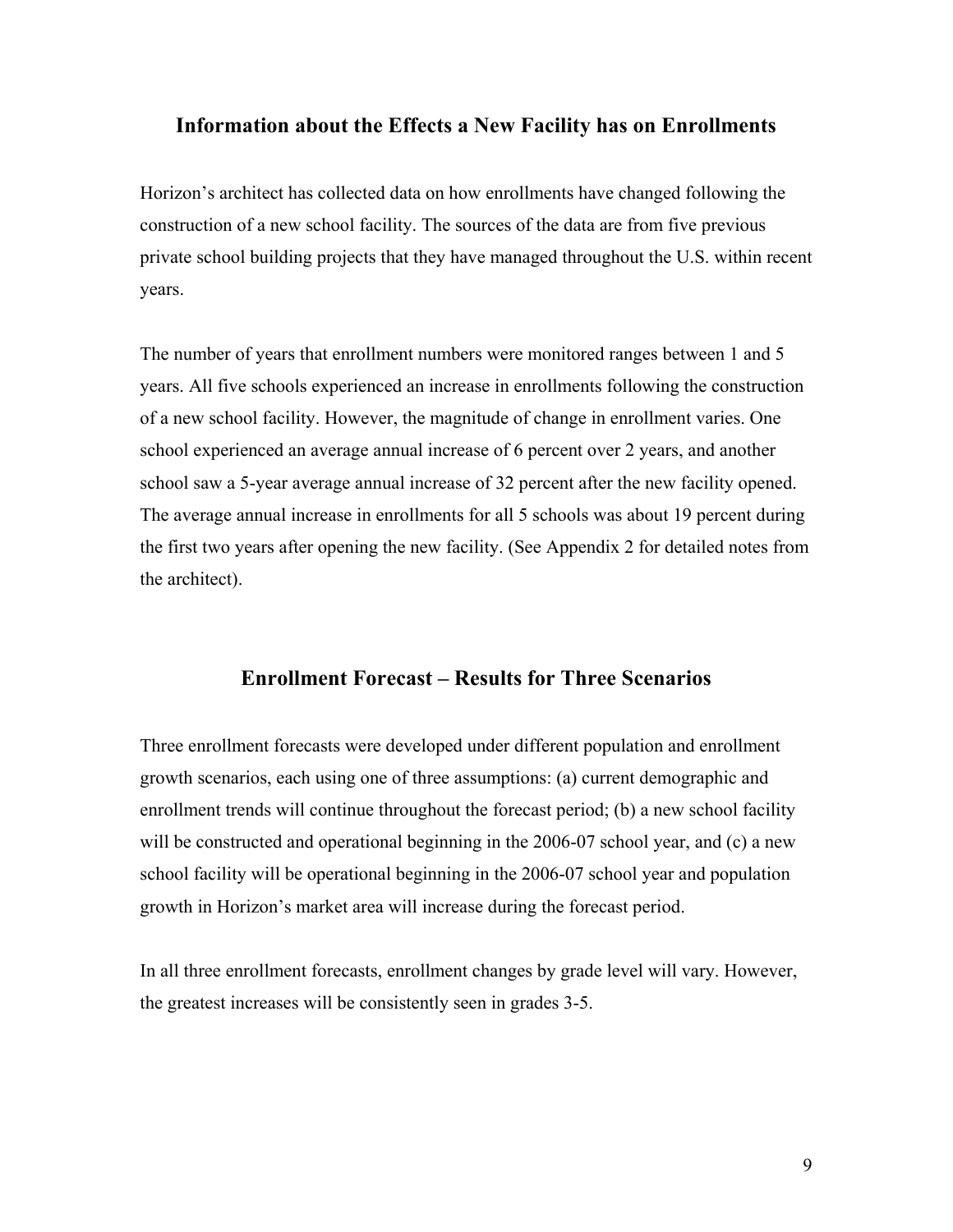#### Current Trends Enrollment Forecast

Under the current trends scenario, the current rate of population growth in the market area, which is estimated to be an average of 0.4 percent per year, will continue throughout the forecast period. The current trends forecast anticipates that there will be an average of 20 additional school-age children residing in the market area each year from 2005-2015.

The capture rate of private school is anticipated to remain the same during the forecast period, with Horizon attracting about 2 percent of the school-age children residing in the market area.

The current trends forecast predicts that Horizon enrollments will be fairly stable with a very slight enrollment increase from the present to the year 2015. Total enrollment (including pre-K) will increase by 15 students, or 8 percent, between 2005 and 2015. An average of 1 to 2 students will be added each year during the forecast period. Enrollment by grade level, however, will be uneven. Enrollments for grades 3-5, increasing by 28 percent between 2005 and 2015, will be more rapid than those for total enrollments. An overall decrease in enrollment is seen for grades 6-8 and 9-12.

| <b>Current Trends</b> | 2005  | 2015 | 2005-2015 Change |          |
|-----------------------|-------|------|------------------|----------|
|                       |       |      | <b>Number</b>    | Percent  |
| Grades K-2            | 42    | 48   | 6                | 13.2%    |
| Grades 3-5            | 38    | 49   | 11               | 28.4%    |
| Grades 6-8            | 54    | 52   | $-2$             | $-3.4\%$ |
| Grades 9-12           | 33    | 32   | $-1$             | $-2.7\%$ |
| Total K-12            | 167   | 181  | 14               | 8.1%     |
| $Pre-K$               | $18*$ | 19   |                  | 3.7%     |
| Total Pre-K - 12      | 185   | 200  | 15               | $7.7\%$  |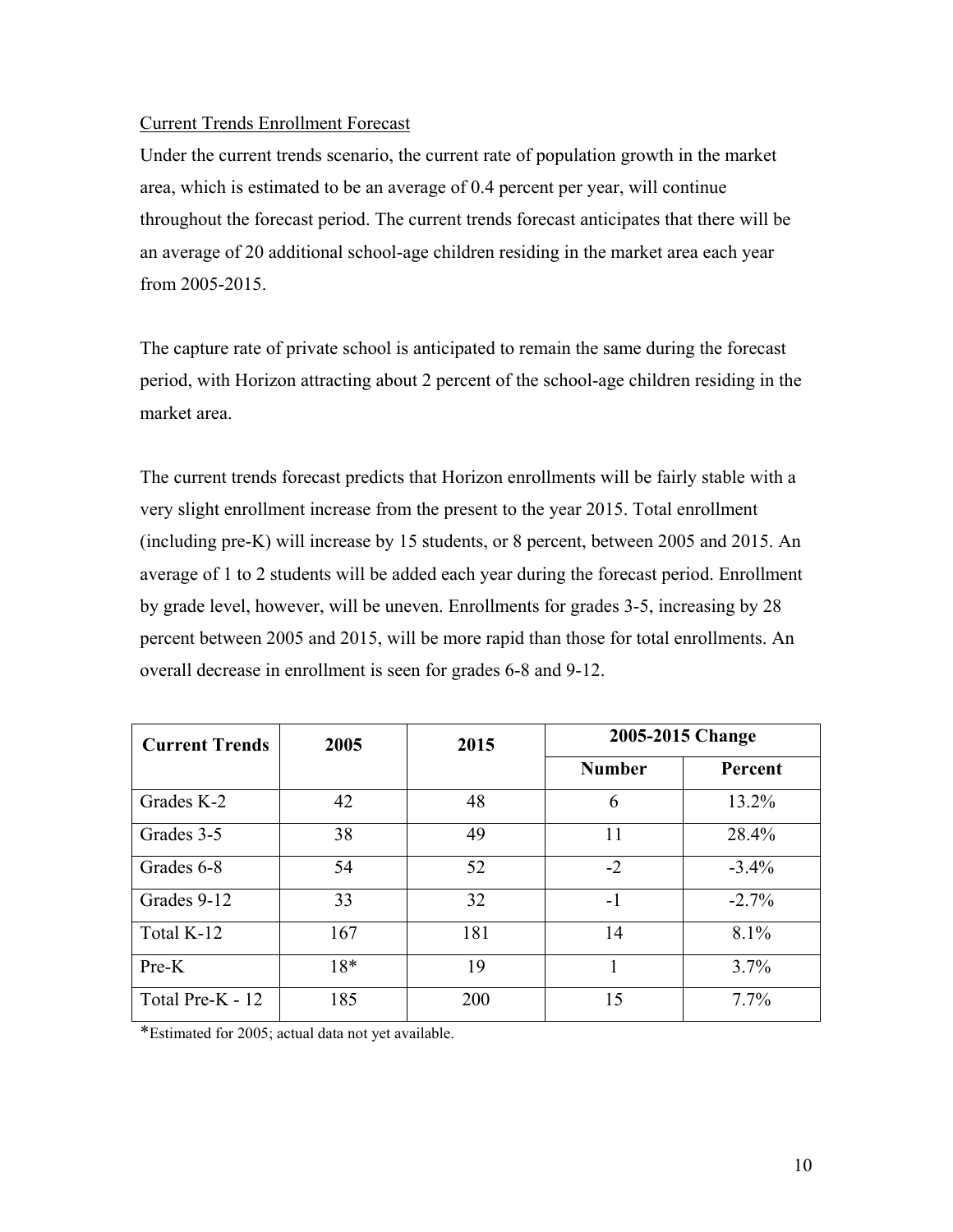#### Enrollment Forecast with a New Facility

The forecast that includes the construction of a new facility assumes that the facility will be operational in the 2006-07 school -year. Total enrollment is presumed to increase by 19 percent in the 2006-07 and 2007-08 school years. The retention rate of Horizon's students is expected to increase due to the attraction of new curricular programs and the state-of-the-art learning environment that are anticipated to be offered. During the first two years that the new facility is operational, an increase of 77 students is predicted (35 in 2006-07 and 42 in 2007-08).

Under the new facility scenario, there will be an increase in total pre-K - 12 enrollment by 155 students, or by 84 percent, between 2005 and 2015. An average of 16 students per year will be added. Overall enrollment increases in 2015 under this scenario will be 141 students higher than under the current trends forecast. The new facility forecast suggests that enrollment will increase in all K-12 grade levels at least by 60 percent during the forecast period.

| <b>New Facility</b> | 2005  | 2015 |               | 2005-2015 Change |
|---------------------|-------|------|---------------|------------------|
|                     |       |      | <b>Number</b> | Percent          |
| Grades K-2          | 42    | 68   | 26            | 61.4%            |
| Grades 3-5          | 38    | 82   | 44            | 115.9%           |
| Grades 6-8          | 54    | 97   | 43            | 79.6%            |
| Grades 9-12         | 33    | 65   | 32            | 97.9%            |
| Total K-12          | 167   | 312  | 145           | 86.9%            |
| $Pre-K$             | $18*$ | 28   | 10            | 56.7%            |
| Total Pre-K - 12    | 185   | 340  | 153           | 83.9%            |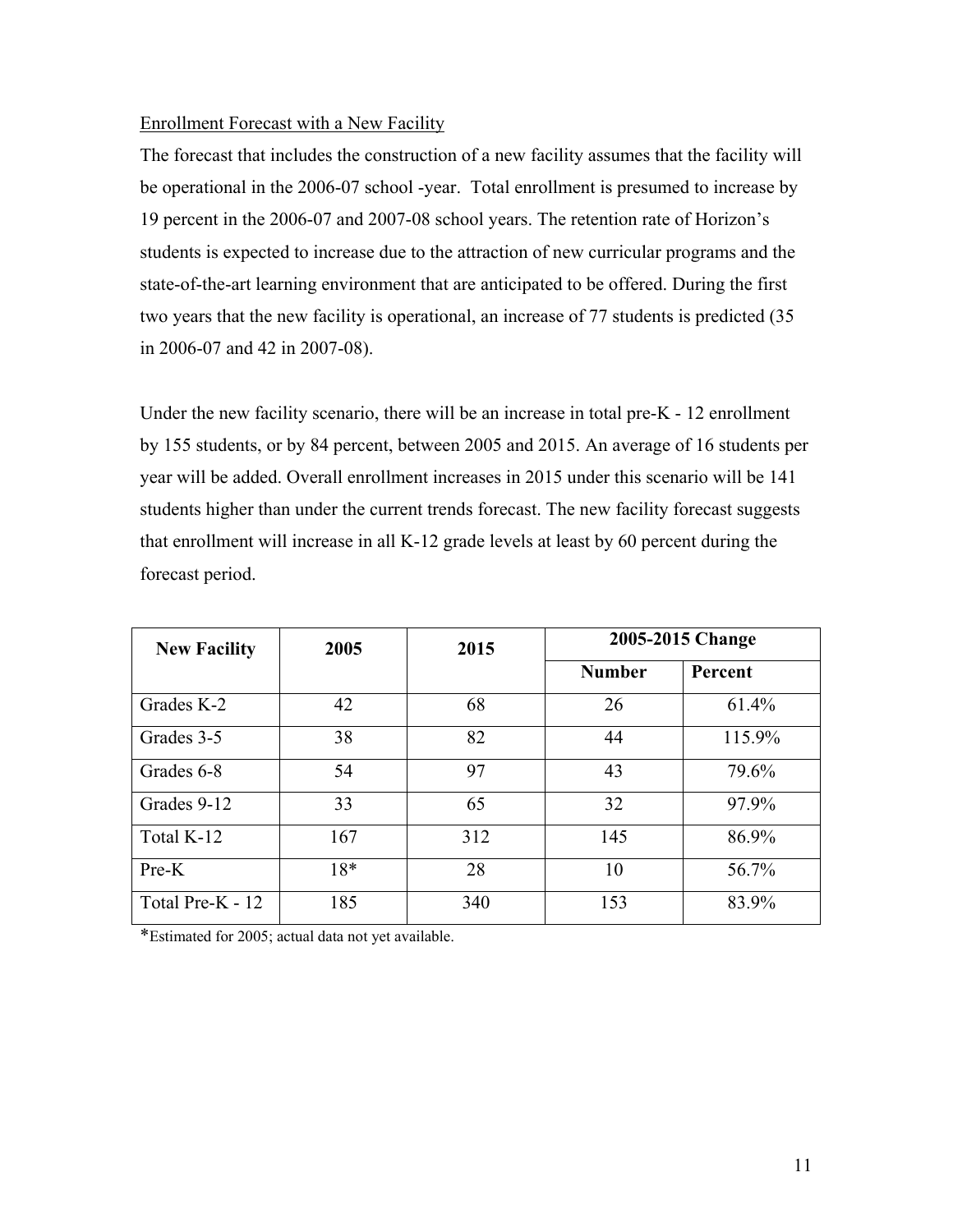Enrollment Forecast with New Facility plus Increased Population Growth

Under the higher growth scenario, it is assumed that in addition to the construction of a new facility, the rate of population growth in the market area will increase during 2010- 2015, raising the average annual rate to about 1 percent. Following several years with a fairly stable children's population, an average of 58 additional school-age children will be residing in the market area each year toward the end of the forecast period.

In the forecast that includes the construction of a new school facility and an increase in population growth, there will be stronger growth in enrollment over the next ten years. This high enrollment forecast suggests that total enrollment will increase by 195 students, or by 106 percent, between 2005 and 2015. An average of 20 students will be added to Horizon's enrollment each year during the forecast period.

| <b>New Facility</b> |       |      | 2005-2015 Change |                |  |
|---------------------|-------|------|------------------|----------------|--|
| plus Higher         | 2005  | 2015 |                  |                |  |
| Population          |       |      | <b>Number</b>    | <b>Percent</b> |  |
| Growth              |       |      |                  |                |  |
| Grades K-2          | 42    | 70   | 28               | 66.4%          |  |
| Grades 3-5          | 38    | 91   | 53               | 140.8%         |  |
| Grades 6-8          | 54    | 113  | 59               | 109.5%         |  |
| Grades 9-12         | 33    | 77   | 44               | 132.0%         |  |
| Total K-12          | 167   | 351  | 184              | 110.2%         |  |
| $Pre-K$             | $18*$ | 29   | 11               | 61.6%          |  |
| $Pre-K - 12$        | 185   | 380  | 195              | 105.5%         |  |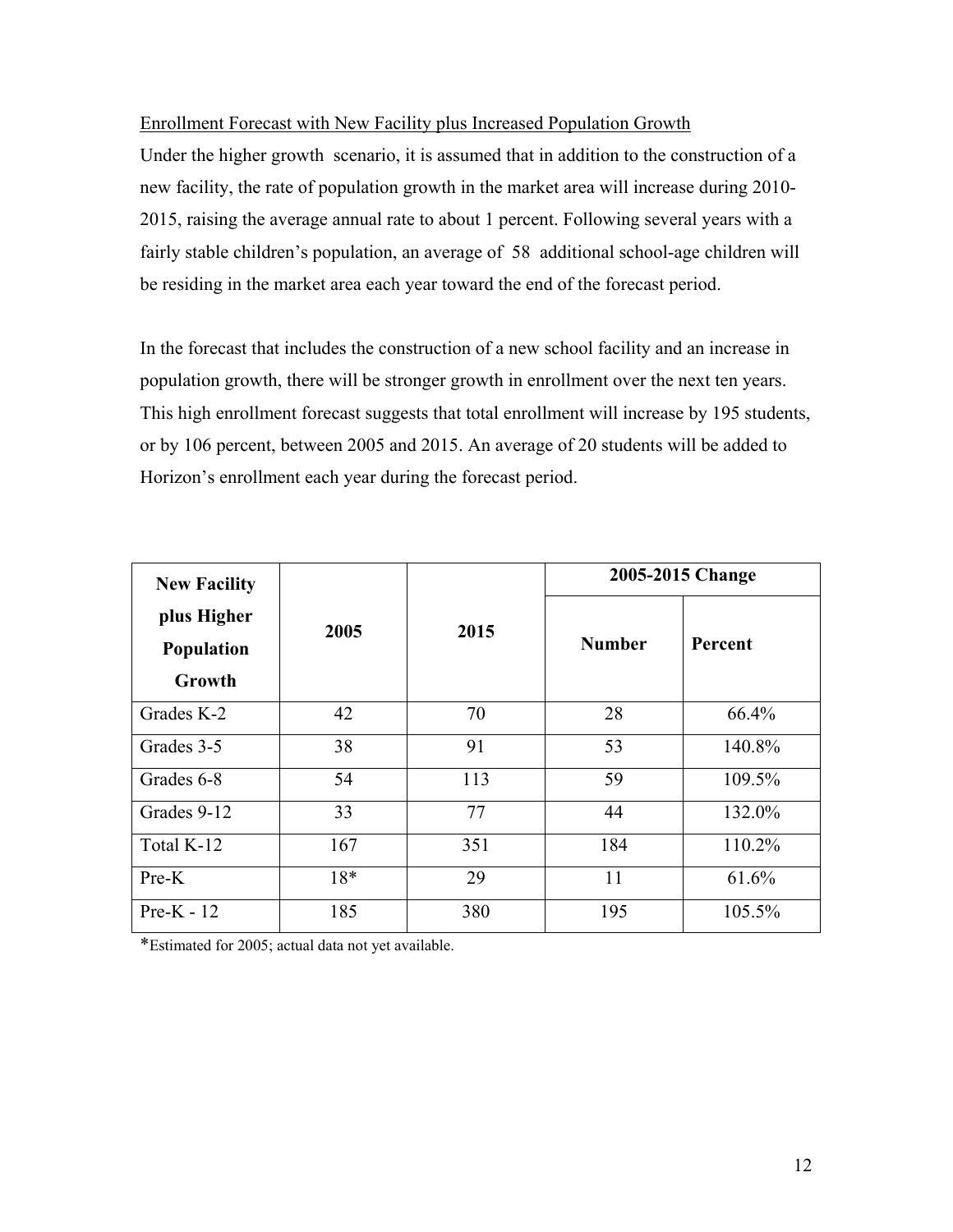#### **Methods used in Horizon Christian School Forecasts**

The enrollment forecasts prepared for Horizon Christian School employed a Grade Progression Model or a modified version of the it. The following section describes the model and other methods used to develop the enrollment forecasts under the three growth scenarios. Data sources are listed in Appendix 3.

#### **Grade Progression Model**

#### Current Trends Forecast

To prepare the current trends enrollment forecast a grade progression model was created. The grade progression model is comprised of recent grade progression ratios (GPR) for Horizon's students by grade level. The GPR is the proportion of students enrolled in one grade level divided by the number of students enrolled in the preceding grade level in the previous year. One ratio is associated with each grade level for students entering grades 1 through 12. Recent local trends are captured in the construction of the GPR model. The model accounts for demographic changes in the market area as they are reflected in the changes in school enrollments.

 In order to determine the GPRs for the future, weighted averages of the ratios for each grade level from the past four years were calculated. A heavier weight is applied to the years that are assumed to have more bearing on future enrollments, allowing the trends of those to dominate over the other years.

The 2005 enrollments were multiplied by the GPR weighted averages to forecast 2006 enrollments. The same GPRs were then applied to the 2006 enrollments to calculate the forecasted 2007 enrollments and so on until the 2015 enrollments were calculated.

#### Enrollment Forecast with a New Facility

Modifications were made to the Grade Progression Model developed for the current trends enrollment forecast to account for the construction of a new school facility. Based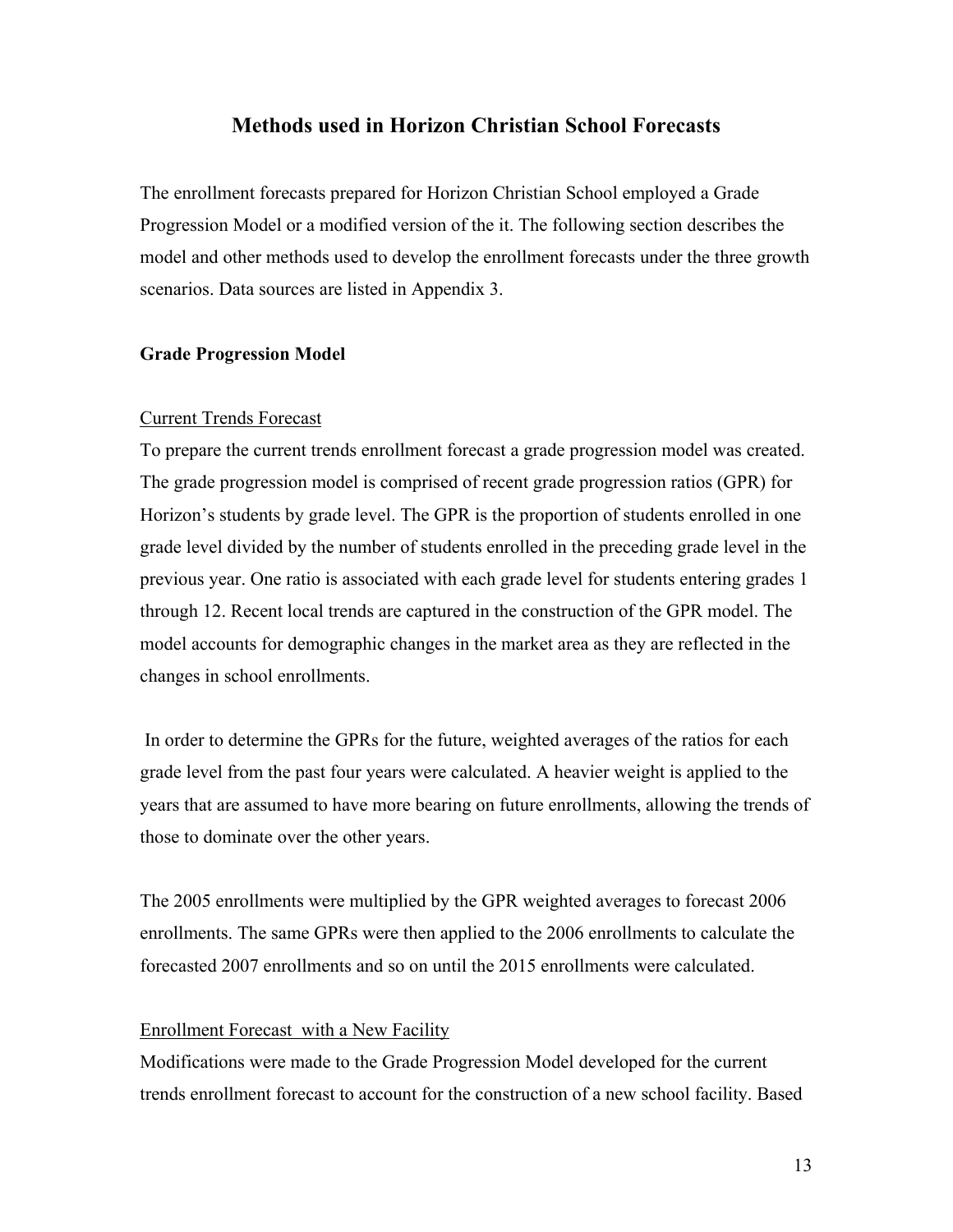on the data on the effects a new facility has on private school enrollments mentioned above, Horizon's total enrollments were increased by 18.9 percent in 2006 and again in 2007.

To determine the distribution of students by grade level in 2006 and 2007, the percentage that students in each grade level represent of the total enrollment was calculated for the past 5 years. A 5-year weighted average of the percentage of students in every grade level was computed and then multiplied by the increased total enrollments in 2006 and 2007.

The students were progressed through the model as in the current trends scenario to forecast enrollment from 2008 to 2015. However, slight adjustments were made to the weighted average GPRs to account for the higher retention rate of Horizon's students.

#### Enrollment Forecast with a New Facility and Higher Population Growth

To project Horizon's enrollments under the higher population growth scenario, additional modifications were made to the GPR model used to forecast enrollment with a new facility. Adjustments were made to the grade progression ratios by grade level to account for increased population growth during the forecast period. A multiplier was applied to the weighted GPRs on an individual year basis to accelerate growth. The adjustments were based on findings from the analysis of data on 2005-2015 population projections developed by Oregon's Office of Economic Analysis and Washington's Office of Financial Management for counties in the market area. Recent growth rates estimated for the cities, counties and the unincorporated county regions within the market area were also considered.

#### Kindergarten and Pre-Kindergarten Forecast

The numbers of students entering kindergarten from 2006 to 2015 were forecasted by another method. To predict the number of kindergartners that will attend Horizon Christian School, a "kindergarten capture rate", the ratio of the actual number of Horizon's kindergarten students to the number of births in the market area five years earlier, was calculated for five separate years. A weighted average of the "kindergarten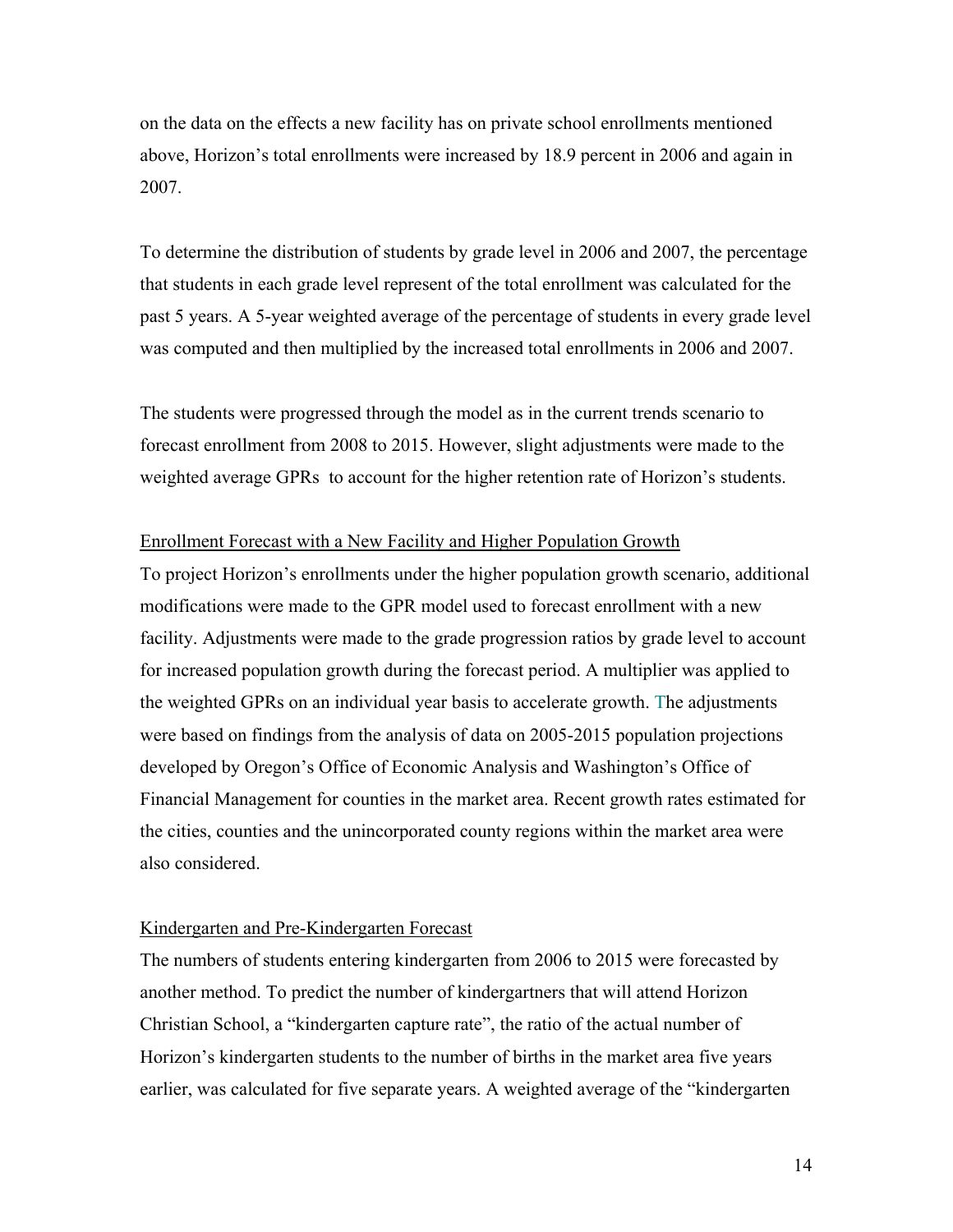capture rates" was multiplied by the number of births in the market area to forecast the number of kindergartners that will attend Horizon in 2006 to 2015. Birth data are only available up to 2003, therefore, to predict kindergartners after 2008, the number of annual births during 2004 through 2010 had to be predicted. The births were projected based on historical trends from 1996 to 2003. After the births were predicted, the kindergarten capture rate was applied to forecast the number of kindergartners 5 years later.

A similar method to forecast the number of pre-kindergartners was used. However, a 4 year "pre-kindergarten capture rate" was developed to account for children attending preschool 4 years after birth. Data for pre-kindergarten enrollment in Horizon were only available for 2 years (2003-04 and 2004-05). Enrollment was estimated for 2005-06 and the "pre-kindergarten capture rate" was calculated for three years.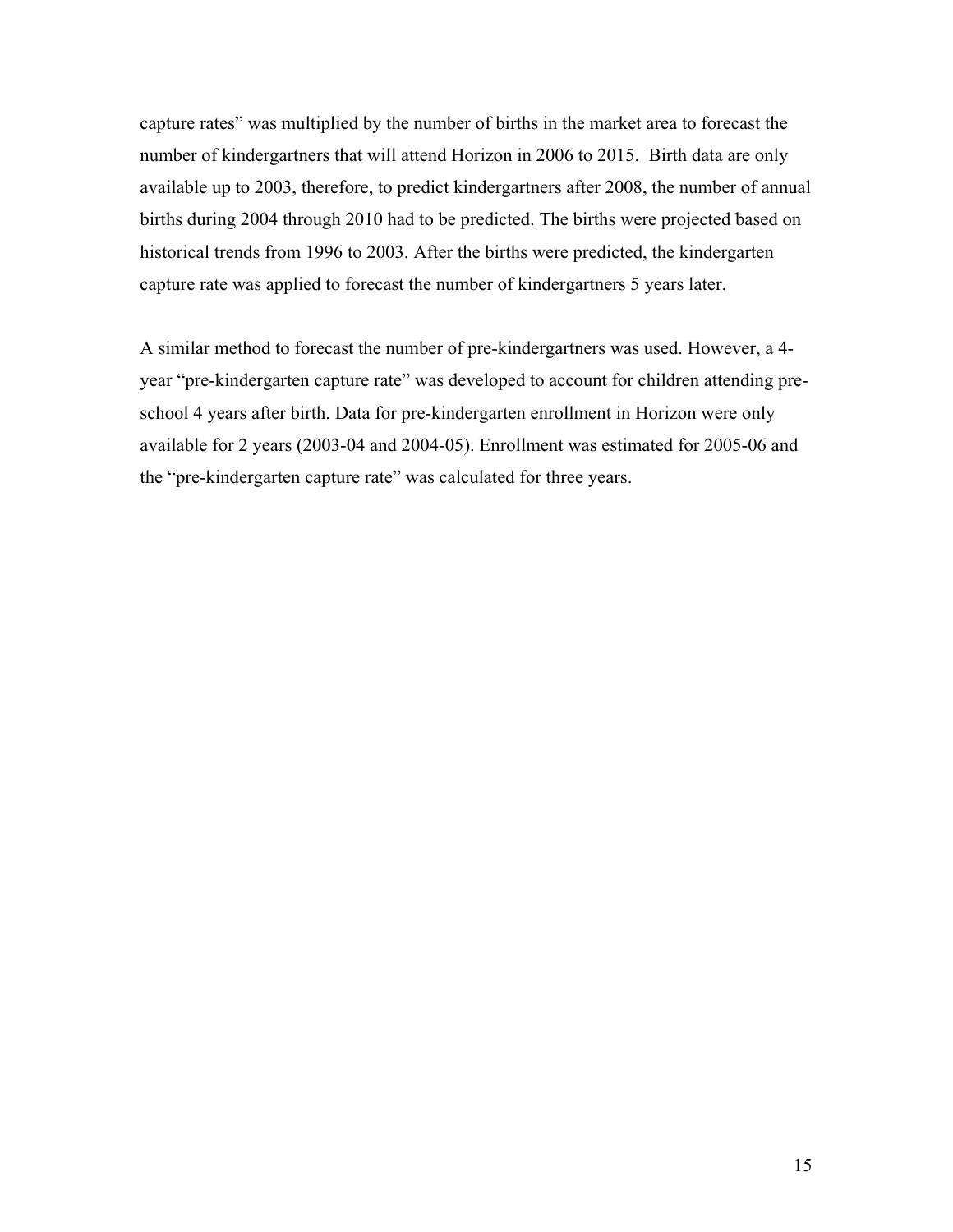# **Appendix 1**

#### **Detailed Enrollment Forecast Tables**

|               | <b>CURRENT</b> |                          |       |                 |       |        | $K-12$       |
|---------------|----------------|--------------------------|-------|-----------------|-------|--------|--------------|
|               | <b>TRENDS</b>  | PRE-K                    | $K-2$ | $3 - 5$         | $6-8$ | $9-12$ | <b>TOTAL</b> |
| <b>ACTUAL</b> | 2001           | $\overline{\phantom{a}}$ | 47    | 43              | 53    | 29     | 172          |
|               | 2002           | $\overline{\phantom{0}}$ | 44    | 49              | 51    | 30     | 174          |
|               | 2003           | 19                       | 40    | 46              | 35    | 34     | 155          |
|               | 2004           | 20                       | 34    | 42              | 51    | 30     | 157          |
|               | 2005           | $18*$                    | 42    | $\overline{38}$ | 54    | 33     | 167          |
|               | 2006           | 18                       | 48    | 36              | 49    | 33     | 166          |
|               | 2007           | 17                       | 51    | 34              | 46    | 31     | 162          |
|               | 2008           | 19                       | 46    | 41              | 43    | 34     | 164          |
|               | 2009           | 19                       | 46    | 48              | 40    | 32     | 166          |
| FORECAST      | 2010           | 19                       | 46    | 53              | 38    | 31     | 168          |
|               | 2011           | 19                       | 47    | 47              | 48    | 29     | 171          |
|               | 2012           | $18\,$                   | 48    | 46              | 56    | 26     | 176          |
|               | 2013           | 18                       | 48    | 47              | 59    | 26     | 179          |
|               | 2014           | 19                       | 48    | 48              | 53    | 30     | 178          |
|               | 2015           | 19                       | 48    | 49              | 52    | 32     | 181          |

Horizon Christian School Enrollment Forecast under the Current Trends Scenario



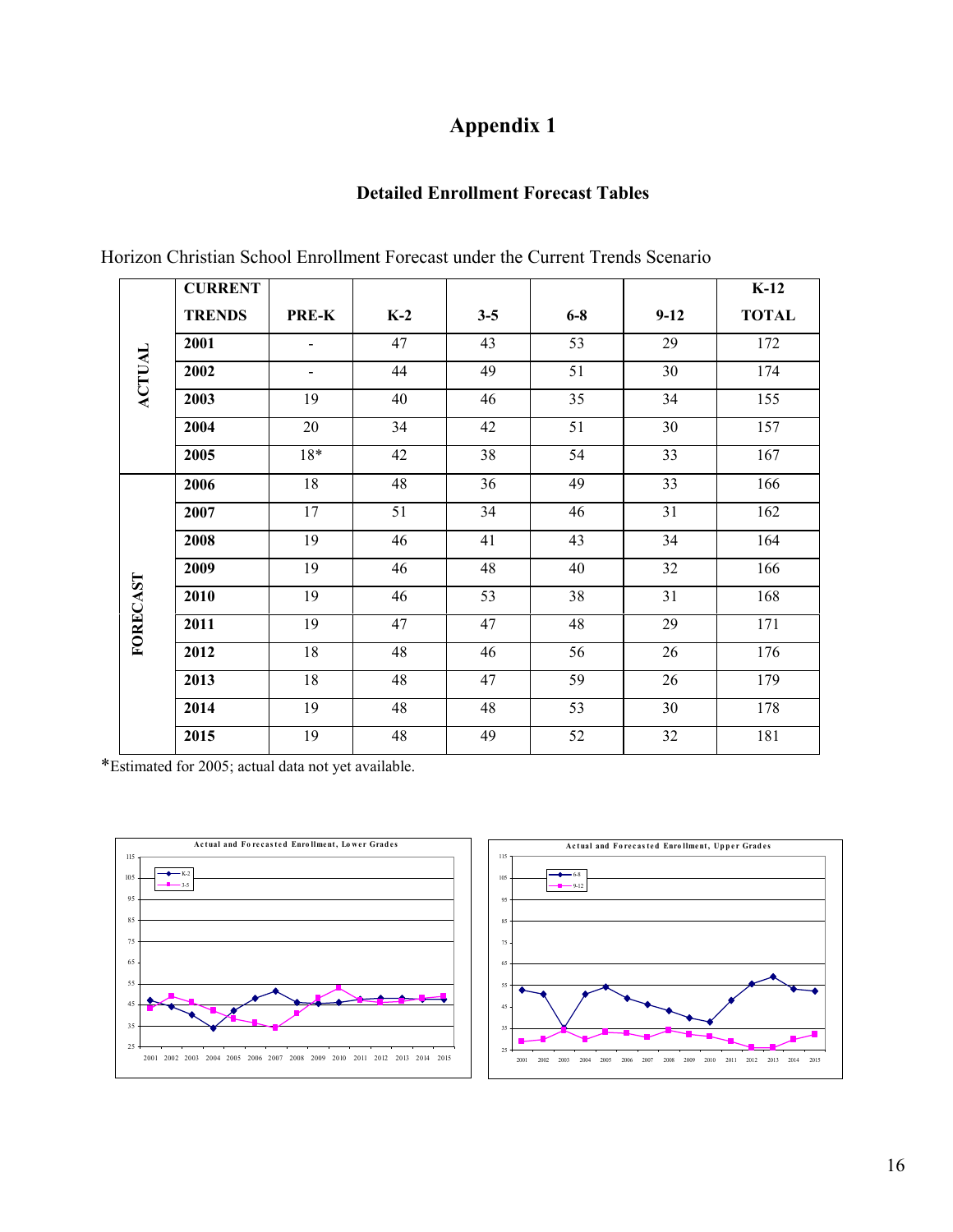|               | <b>NEW</b>      |                          |       |                 |       |          | $K-12$       |
|---------------|-----------------|--------------------------|-------|-----------------|-------|----------|--------------|
|               | <b>FACILITY</b> | PRE-K                    | $K-2$ | $3 - 5$         | $6-8$ | $9 - 12$ | <b>TOTAL</b> |
|               | 2001            |                          | 47    | 43              | 53    | 29       | 172          |
| <b>ACTUAL</b> | 2002            | $\overline{\phantom{a}}$ | 44    | 49              | 51    | 30       | 174          |
|               | 2003            | 19                       | 40    | 46              | 35    | 34       | 155          |
|               | 2004            | 20                       | 34    | 42              | 51    | 30       | 157          |
|               | 2005            | $18*$                    | 42    | 38              | 54    | 33       | 167          |
|               | 2006            | 22                       | 49    | 52              | 60    | 39       | 199          |
|               | 2007            | 26                       | 58    | 62              | 71    | 46       | 236          |
|               | 2008            | 26                       | 61    | $\overline{63}$ | 72    | 49       | 244          |
|               | 2009            | 26                       | 66    | 62              | 73    | 52       | 253          |
|               | 2010            | 26                       | 65    | 67              | 76    | 56       | 264          |
| FORECAST      | 2011            | 26                       | 67    | 72              | 78    | 59       | 276          |
|               | 2012            | 26                       | 69    | 78              | 77    | 62       | 285          |
|               | 2013            | 26                       | 68    | 78              | 84    | 63       | 294          |
|               | 2014            | 27                       | 68    | 81              | 91    | 64       | 303          |
|               | 2015            | 26                       | 68    | 82              | 97    | 65       | 312          |

Horizon Christian School Enrollment Forecast under the New Facility Scenario



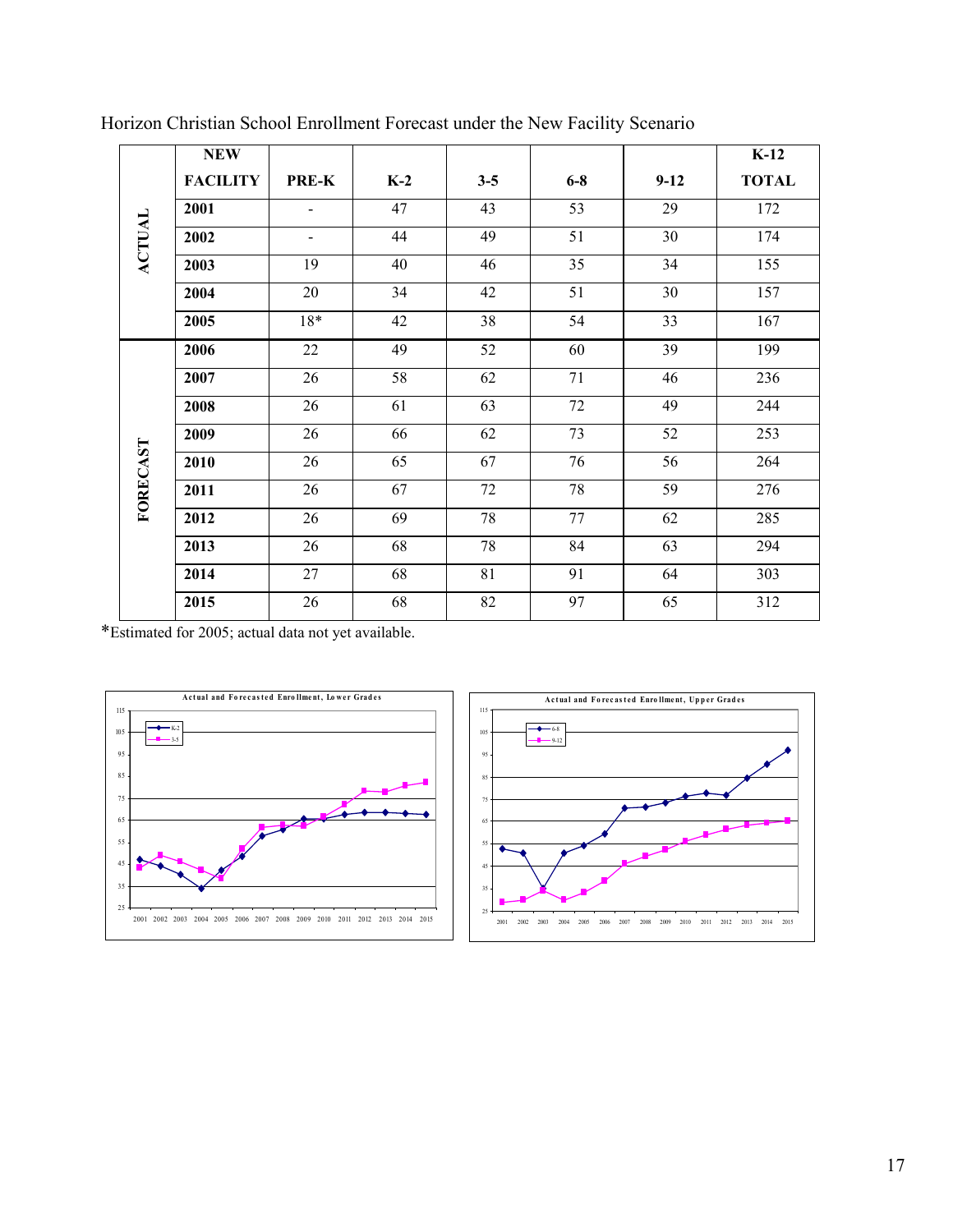|               | <b>NEW</b><br><b>FACILITY</b><br><b>PLUS</b><br><b>HIGHER</b> |                |        |                 |                 |        |              |
|---------------|---------------------------------------------------------------|----------------|--------|-----------------|-----------------|--------|--------------|
|               | <b>POPULATION</b>                                             |                |        |                 |                 |        | $K-12$       |
| <b>ACTUAL</b> | <b>GROWTH</b>                                                 | PRE-K          | $K-2$  | $3 - 5$         | $6-8$           | $9-12$ | <b>TOTAL</b> |
|               | 2001                                                          | $\blacksquare$ | 47     | 43              | 53              | 29     | 172          |
|               | 2002                                                          | $\blacksquare$ | 44     | 49              | $\overline{51}$ | 30     | 174          |
|               | 2003                                                          | 19             | 40     | 46              | $\overline{35}$ | 34     | 155          |
|               | 2004                                                          | 20             | 34     | 42              | 51              | 30     | 157          |
|               | 2005                                                          | 18*            | 42     | 38              | 54              | 33     | 167          |
|               | 2006                                                          | 22             | 49     | 52              | 60              | 39     | 199          |
|               | 2007                                                          | 26             | 58     | 62              | 71              | 46     | 236          |
|               | 2008                                                          | 26             | 61     | 63              | 72              | 49     | 245          |
|               | 2009                                                          | 26             | 66     | 63              | 74              | 53     | 256          |
| FORECAST      | 2010                                                          | 26             | 66     | 68              | $78\,$          | 57     | 270          |
|               | 2011                                                          | 26             | 69     | 75              | 82              | 62     | 288          |
|               | 2012                                                          | 26             | 70     | 84              | 83              | 66     | 304          |
|               | 2013                                                          | 26             | 70     | $\overline{85}$ | 93              | 70     | 318          |
|               | 2014                                                          | 27             | 70     | 89              | 103             | 73     | 335          |
|               | 2015                                                          | 26             | $70\,$ | 91              | 113             | $77\,$ | 351          |

Horizon Christian School Enrollment Forecast under the New Facility plus Higher Population Growth Scenario



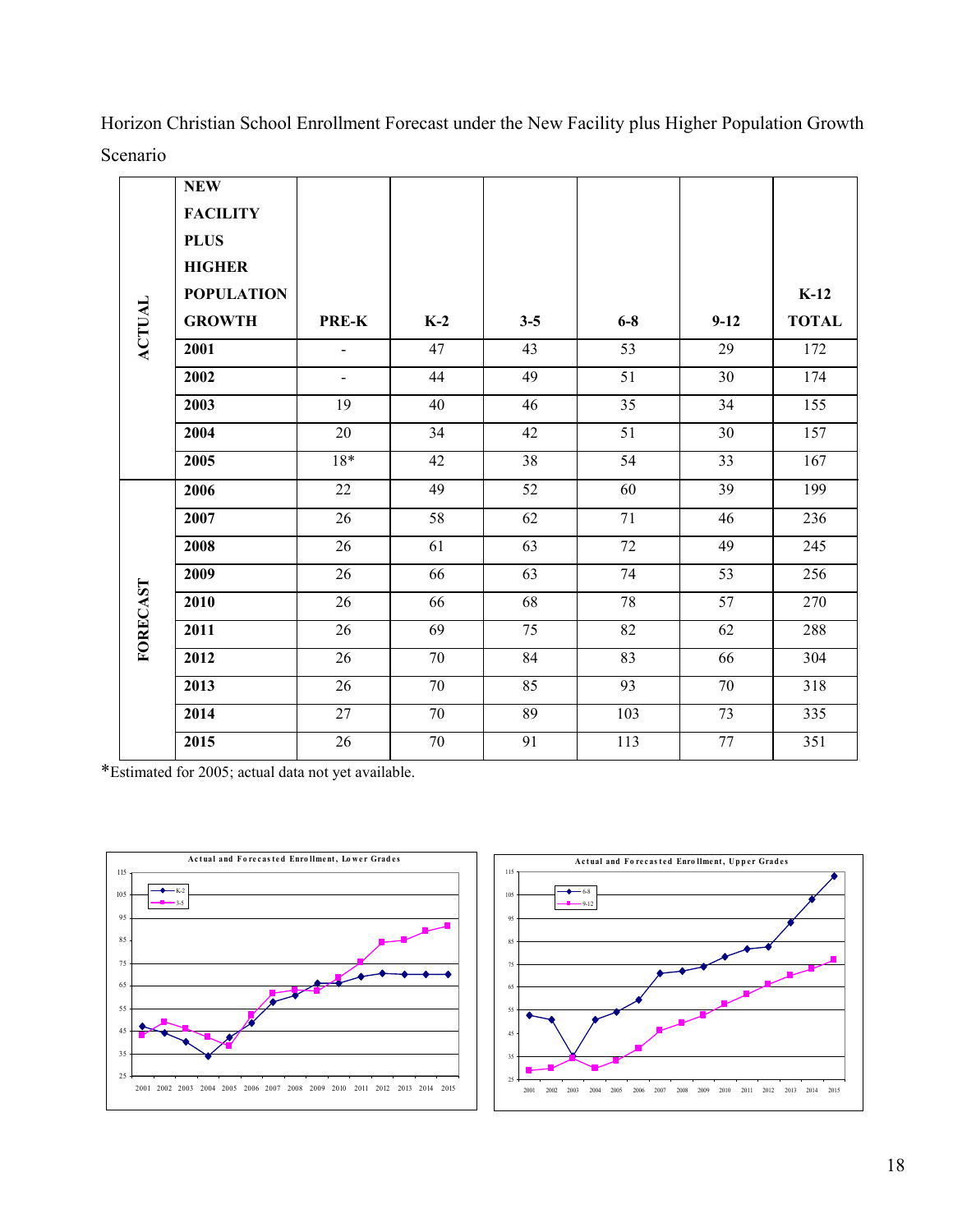### **Appendix 2**

#### **Information of the Effects a New Facility has on Private School Enrollment**

# **From: Stephen Hartman, CEO and Brenda Reyes, Marketing Director Daniel Cook and Associates; September 2005.**

#### Salisbury Christian School: Salisbury, MD

In the first year following its Building God's Way construction, the school increased enrollment from 470 to 492 students. The second year, enrollment rose to 530 students. This growth was in line with the school's original vision. Building Committee Chair Jeff Downs feels that the new gymnasium and facilities have given people an elevated perspective toward the school. This in turn resulted in a \$100,000 donation that allowed SCS to complete their athletic field and along with a pending docation for landscaping.

#### Lighthouse Christian School: Gig Harbor, WA

Enrollment at LCS drew by 10% in the first year following its Building God's Way construction program. The school expects to grow by at least that amount during their second year also. Campus Administrator David Peters says the building allowed them to add new curricular programs. "The building has become a real blessing to our school and to the community," he says. "We have had several community teams rent the gym for their basketball practices and have three churches using our auditorium for their meeting place each weekend."

#### Atlantic Christian School: Egg Harbor Township, NJ

The schools enrollment of 226 in the 2002-2003 school year grew to its anticipated enrollment of 500 for the 2005-2006 school year.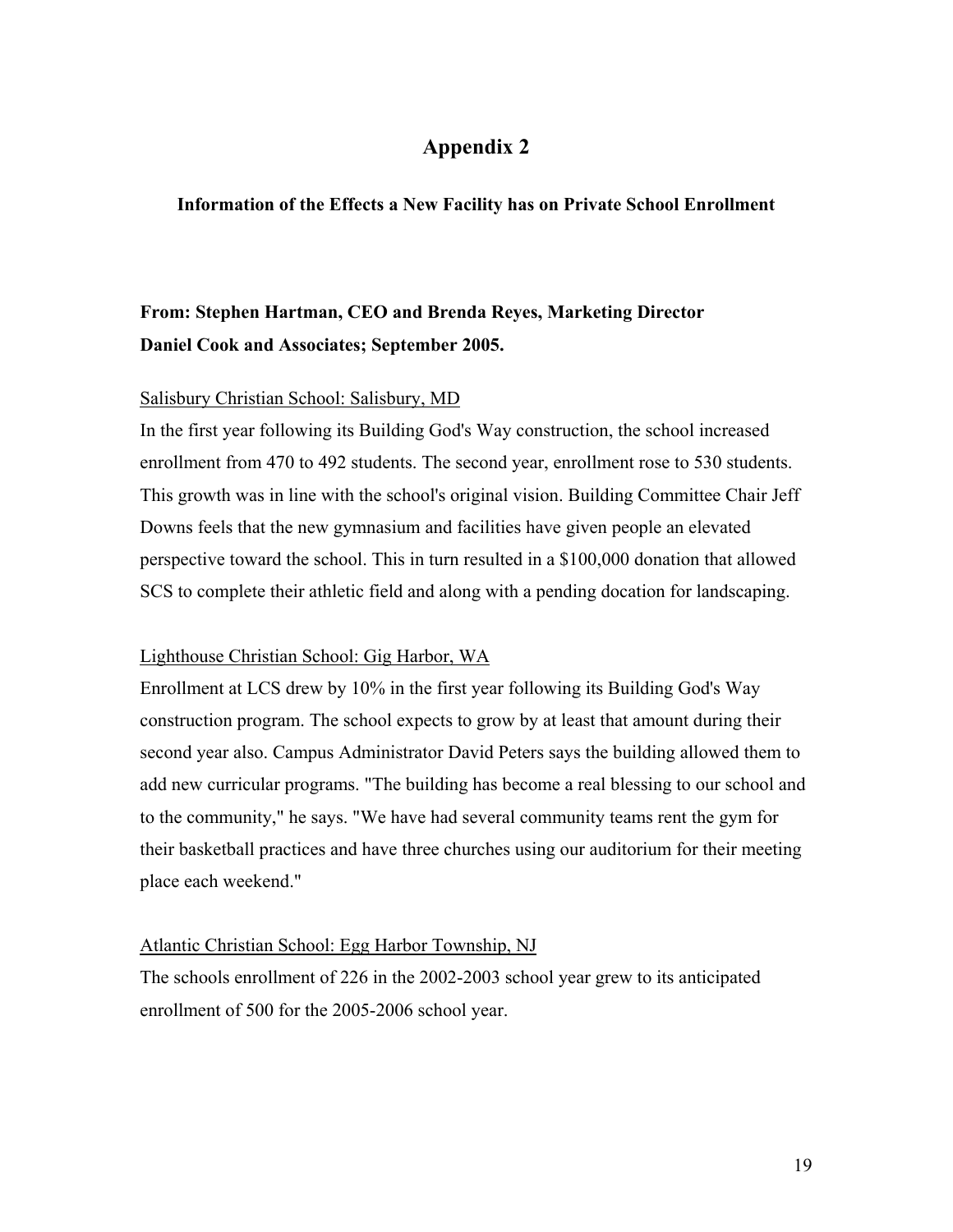#### Christian Heritage School: Riverdale, UT

This school of 450 students opened its High School facility in September 2002. CHS experienced an increase of 100 students the first year and 80 additional the second year. That enrollment boost represents nearly 40% growth over two years based on the excitement and awareness generated by the new building.

#### **From: Daniel Eldridge via Stephen Hartman and Brenda Reyes; September 2005.**

#### Riverside Christian in Fayettville, TN

Riverside is now in their  $5<sup>th</sup>$  year of operation.

They began with 62 students, pre 3 to  $6<sup>th</sup>$  grade.

They now school pre 3 thru to  $10^{th}$  grade and have 305 students.

This area has a great public school system available as well but they expect enrollment to reach 4-500 students in the next 2 years.

They have had to do little marketing of the school. They are in a small community with the county of population of 30,000. They have a great relationship with their local newspaper who will print pretty much everything they send them with the same priority as any other story.

There are still a few rooms upstairs that have not been completed and halls are still concrete, but there is no telling how God will bless it.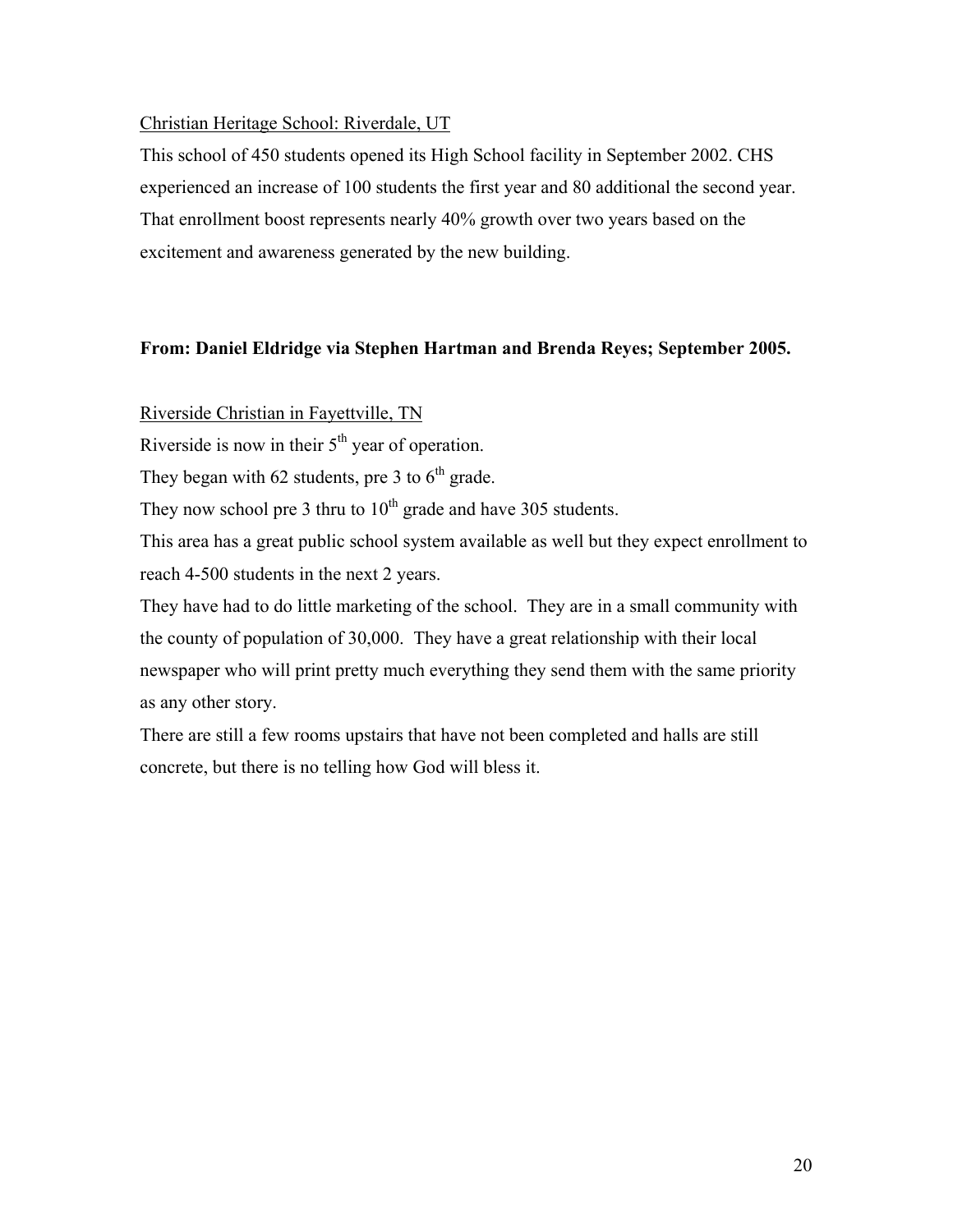# **Appendix 3**

#### **Data Sources**

#### **Population Data**

- U.S. Department of Education's National Center for Education Statistics, School District Demographics compiled from the 2000 Census School District Tabulation from the U.S. Census Bureau, 2003.
- U.S. Census Bureau, Population Census, SF1, 2000.
- Office of Economic Analysis, Department of Administrative Services, State of Oregon, 2000 – 2040 Forecasts of Oregon's County Populations by Age and Sex, April 2004.
- Office of Financial Management, State of Washington, 2002-2025 County Projections by Age, Intermediate Projections**,** developed February 2003 and revised March 2005.
- Office of Financial Management, State of Washington, Washington State County Postcensal Estimates of the Total Resident Population by Year for Counties, Cities, the Unincorporated and Incorporated Areas: 2000 to 2004, developed February 2003 and revised March 2005.
- Population Research Center, Portland State University, 2001-2004 Certified Estimates for Oregon Counties and Cities, released December 2004.

#### **Birth Data**

- Office of Financial Management, State of Washington, Projected Births for Growth Management and Other Purposes 2005-2025, Intermediate Series, 2002.
- Department of Health, Center for Health Statistics, State Of Washington, 1995- 2003 Births by County of Residence, 2005.
- Oregon Department of Human Services, Center for Health Statistics, 1995-2003 Oregon Resident Births by County and Zip Code, 2005.